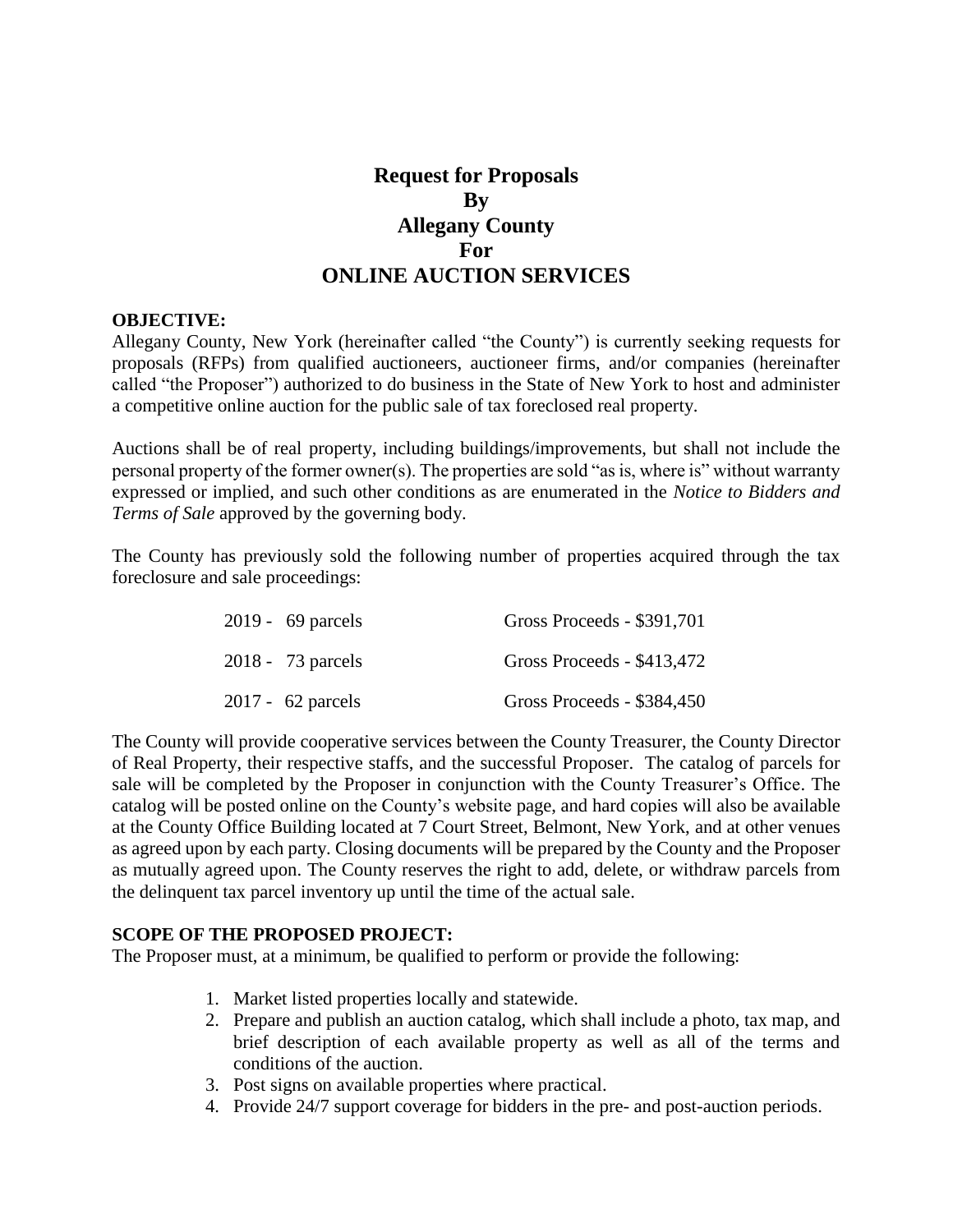- 5. Offer credit card processing through the first five (5) days of the post-auction period.
- 6. Be responsible for all other expenses related to promoting and running an auction, with the County, however, agreeing to pay only for the costs of addressing legal notices.
- 7. Provide the County with a list of all registered bidders who attend the online auction.
- 8. Collect ten percent (10%) or one hundred fifty dollars (\$150.00) of the purchase price, whichever is greater, as a down payment on behalf of the County by cash, credit card, or guaranteed funds.
- 9. Distribute closing documentation to successful bidders under the guidance of the County Treasurer's Office.
- 10. Assist the County in executing the "left-over" parcel sale as an online auction at a date to be determined by the County Treasurer.
- 11. Provide at least two (2) licensed real estate professionals to assist the auctioneer while the bidding is completed.

# **INSTRUCTIONS TO BIDDERS:**

### **GENERAL**

Date of Notice: June 7, 2022 Contracting Agency: Allegany County

Contacts: Terri L. Ross, County Treasurer **[terri.ross@alleganyco.g](mailto:terri.ross@alleganyco.)ov** (585) 268-9290

# **SUBMISSION OF PROPOSALS:**

Proposals must be received by 4:00 p.m. on **June 30, 2022** as an electronic copy in pdf format. Proposals must be transmitted via attachment to an email titled "Proposal for Online Auction Services" and addressed to both Terri L. Ross at **[terri.ross@alleganyco.g](mailto:terri.ross@alleganyco.)ov** and Jenna L. Kelley at **[jenna.kelley@alleganyco.gov.](mailto:jenna.kelley@alleganyco.gov)** 

# **MINIMUM PROPOSAL REQUIREMENTS:**

All proposals must contain the following information:

- 1. A detailed description of the proposed services to be provided based on the Proposer's recommendation to accomplish the scope of work detailed above for this project, including:
	- a. Details of the Proposer's marketing plan;
	- b. Examples of the presentation of parcel information included in auction booklet; and
	- c. Anticipated staffing levels for the project by task.
- 2. Essential information about the auctioneer, auctioneer firm, or company providing the service, including the correct and full legal name of the business, tax identification number, a listing of all of the personnel involved in the proposal, ownership of the business, legal address, phone number, email address, and website address.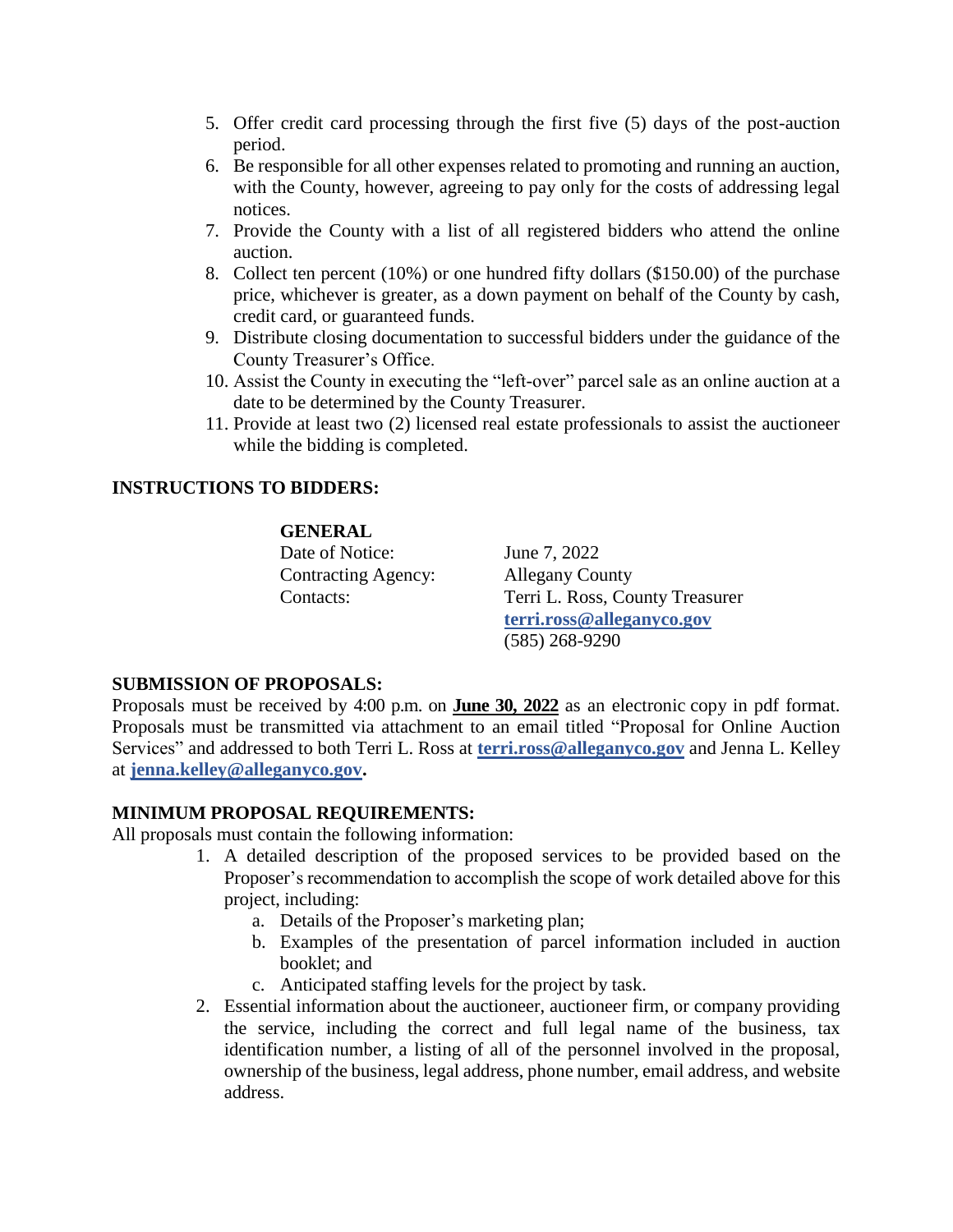- 3. Provide documentation of at least (3) three municipalities for whom your auctioneer, auctioneer firm, or company has auctioned real property in the past year. The information should include a key person's contact name and all contact information.
- 4. Proposed compensation plan or fee structure to be covered by the Proposer's premium.
- 5. Information about whether or not you have ever had an Auctioneer's or Real Estate License suspended or revoked by any government agency.
- 6. Information about whether or not you have ever had an Auction Services Contract or Agreement suspended or revoked for cause by any government agency.
- 7. Completion of all the attached standard required County RFP submission documentation, including:
	- a. Contact information/proposal cover sheet;
	- b. Signed Certificate of Non-Collusion;
	- c. Acknowledgement of insurance requirements;
	- d. Signed Hold Harmless Clause Documents; and
	- e. Signed Certification of Compliance with the Iran Divestment Act.

# **NON-COLLUSIVE BIDDING CLAUSE AND CERTIFICATE:**

a) Clause –

"By submission of this bid, each contractor and each person signing on behalf of any contractor certifies, and in the case of a joint bid, each party thereto certifies as to its own organization, under penalty of perjury, that to the best of knowledge and belief:

- 1. The prices in this bid have been arrived at independently without collusion, consultation, communication or agreement, for the purpose of restricting competition, as to any matter relating to such prices with any other contractor or with any competitor;
- 2. Unless otherwise required by law, the prices which have been quoted in this bid have not been knowingly disclosed by the contractor and will not knowingly be disclosed by the contractor prior to opening, directly or indirectly, to any other bidder or to any competitor; and
- 3. No attempt has been made or will be made by the contractor to induce any other person, partnership or corporation to submit or not to submit a bid for the purpose of restricting competition."

b) The contractor shall submit a signed and dated Non-Collusive Bidding Certificate with its bid. Said certificate is mandated by Chapter 956 of the Laws of New York State, pursuant to Section 103-D of the General Municipal Law. Reference the "NON-COLLUSIVE BIDDING CERTIFICATE**"** form included in this bid document.

# **HOLD HARMLESS CLAUSE AND FORM:**

a) Clause –

"The contractor agrees that it shall at all times save harmless the County of Allegany from all claims, damages or judgments or for the defense or payment thereof, based on any claim, action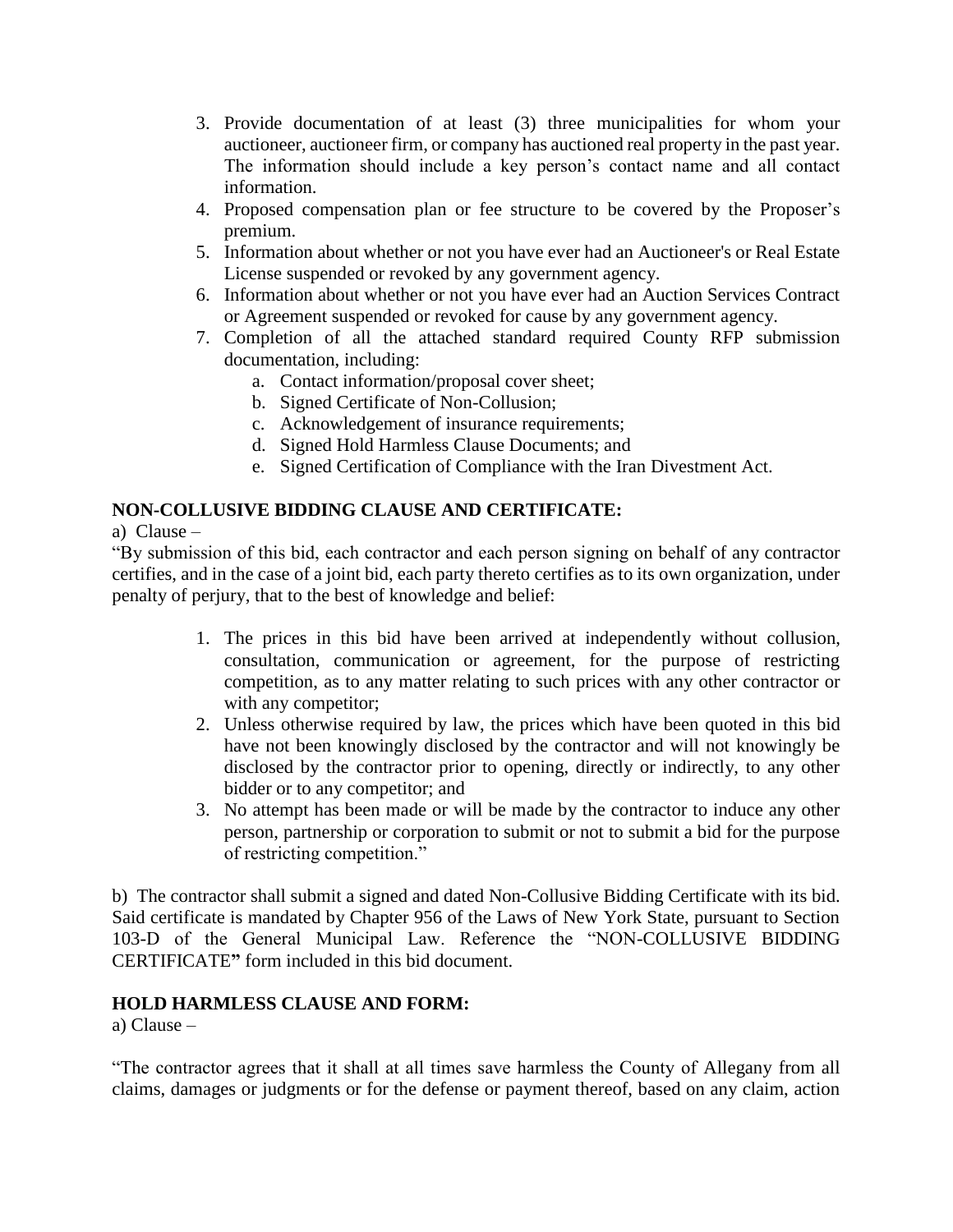or cause of action whatsoever, including any action for libel, slander, or personal injury, or any affiliated claims, by reason of any act or failure to properly act on the part of the contractor and in particular as may arise from the performance under this contract. In the event of an injury by the subcontractor or its employees, they shall cause notice to be served upon the County within twentyfour (24) hours of any such injury."

a) The contractor shall submit a signed and dated Hold Harmless Clause form with its bid. Reference the "HOLD HARMLESS CLAUSE" form included in this bid document.

# **IRANIAN ENERGY SECTOR DIVESTMENT CERTIFICATION:**

Contractor hereby represents that said contractor is in compliance with New York State General Municipal Law Section 103-g entitled "Iranian Energy Sector Divestment".

By submission of this proposal, each contractor and each person signing on behalf of any contractor certifies and in the case of a joint proposal, each party thereto certifies as to its own organization, under penalty of perjury, that to the best of its knowledge and belief, that each contractor is not on the list created pursuant to NYS Finance Law Section 165-a (3) (b).

The contractor shall submit a signed, notarized and dated Iranian Energy Sector Divestment Certification with its proposal.

Said certificate is mandated by Section 103-g of the General Municipal Law. Reference the Iranian Energy Sector Divestment Certificate form included in this document.

# **INQUIRIES AND ADDENDA:**

All inquiries concerning this project or the scope of work must be made no laterthan **June 24, 2022**, and should be directed to Terri L. Ross, County Treasurer, or Jenna L. Kelly, Deputy County Treasurer. Questions must be submitted in writing, by e-mail to **[terri.ross@alleganyco.gov](mailto:terri.ross@alleganyco.gov)** or to **[jenna.kelley@alleganyco.gov](mailto:jenna.kelley@alleganyco.gov)**, or by mail to 7 Court Street, Belmont, New York 14813. All questions will receive a written response.

# **LATE PROPOSALS:**

The Proposer shall bear sole responsibility for the delivery of their proposal in a timely manner. Reliance upon the U.S. Postal Service or other carriers is at the Proposer's risk. Late proposals shall not be considered and shall be returned unopened.

# **MODIFICATION OR WITHDRAWAL OF PROPOSALS:**

A proposal may be modified or withdrawn by an appropriate document duly executed in the manner that a bid must be executed and delivered to the place where proposals are to be submitted at any time prior to the scheduled time for opening of proposals.

No proposal may be modified, withdrawn, or canceled for a period of one hundred twenty (120) days after the date of the proposal opening and all proposals shall be subject to acceptance by the County during this period.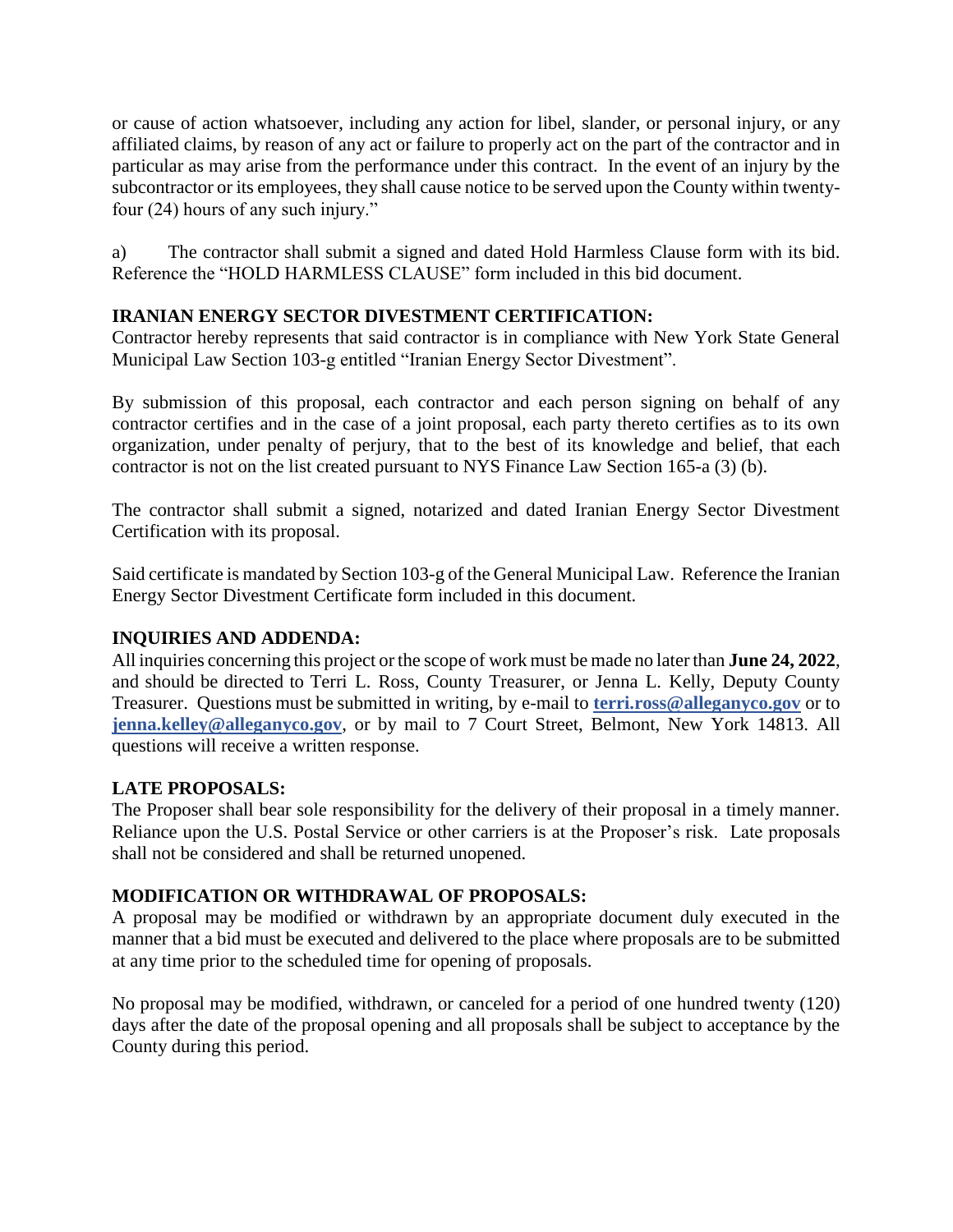# **EVALUATION, SELECTION, AND AWARD:**

A committee comprised of County staff shall review and rank all proposals according to qualifications. The committee will evaluate submissions received that conform to the instructions above. The committee's recommendation of a preferred auctioneer, firm, or company will be submitted to the Allegany County Board of Legislators for approval to proceed in the evaluation process.

Every proposal submitted will be reviewed in accordance with the following criteria:

- 1. Professional Qualifications;
- 2. Experience;
- 3. Auction procedures and detail of items handled by the Auctioneer as outlined in the specifications; and
- 4. Compensation required.

The award, if any, will be made within thirty (30) calendar days of the opening date. All successful proposers shall be notified by the County Treasurer of any contracts they have been awarded.

Selection shall only be made from proposals submitted by qualified, responsive, and responsible entities who sufficiently meet the terms, conditions, and specifications stated herein.

It is the Proposer's responsibility to submit information related to the evaluation categories, and the County is under no obligation to solicit such information if it is not included with the Proposer's proposal.

# **RIGHT TO SEEK CLARIFICATION, ACCEPT OR REJECT PROPOSAL(S):**

Allegany County reserves its right to require clarification for the purpose of assuring a full understanding of the Proposer's responsiveness to the solicitation requirements. The County reserves the right to accept or reject any or all proposals received as a result of this request, to negotiate with all qualified proposers, or to cancel the entire or any part of this RFP, if it is deemed in the best interest of the County to do so.

# **TERMINATION:**

The County, upon ten (10) calendar days' notice to the Proposer, may terminate any contract(s) resulting from this RFP, in whole or in part, when the County deems it to be in its best interest, whether with or without cause. In such event, the Proposer shall be compensated and the County shall be liable only for payment for goods, materials, equipment and/or services provided under any contract(s) awarded as a result of this bid up to the effective date of termination.

In the event of a dispute as to the value of services rendered by the vendor prior to the effective date of termination, it is understood and agreed that the County shall determine the value of such services rendered by the Proposer. Such reasonable and good faith determination shall be accepted by the Proposer as final.

In the event the County determines that there has been a material breach by the Proposer of any of the terms of any contract(s) awarded as a result of this RFP and such breach remains uncured for five (5) days after service on the Proposer of written notice thereof, the County, in addition to any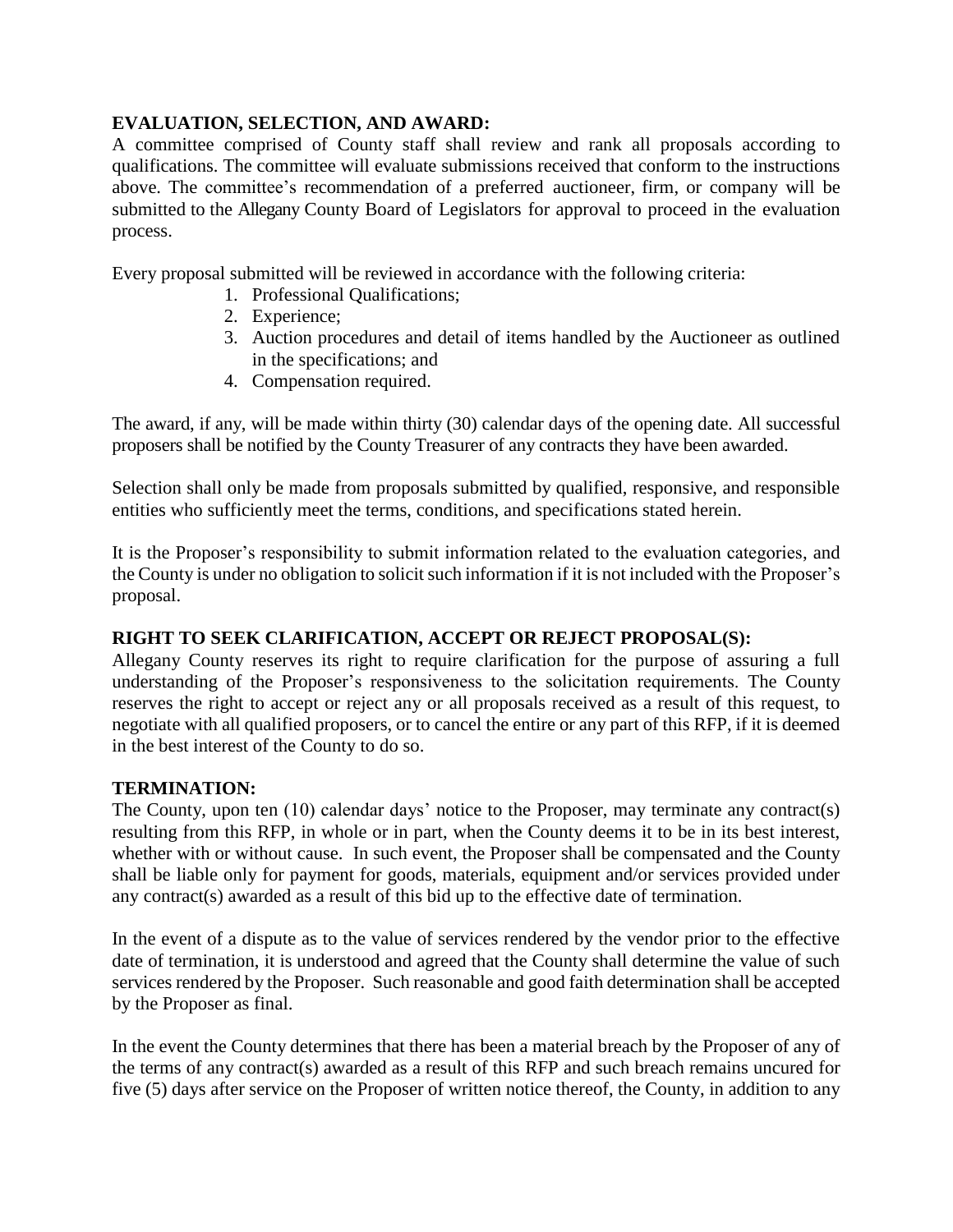other right or remedy it might have, may terminate any contract(s) awarded as a result of this bid and the County shall have the right, power and authority to complete that which is required by the contract awarded as a result of this bid, and any additional expense or cost of such completion shall be charged to and paid by the Proposer. Service of notice hereunder shall be effective on the date of mailing.

# **NON-DISCRIMINATION:**

The vendor expressly agrees that:

- 1. In the hiring of employees for the performance of a contract resulting from this RFP, neither the Proposer, any subcontractor, nor any person acting on their behalf, shall discriminate against any person on the basis of any characteristic or classification protected under New York State or federal anti-discrimination laws, who is otherwise qualified and available to perform the work to which the employment relates; and
- 2. Neither the Proposer, any subcontractor, nor any person acting on behalf of such Proposer or subcontractor shall, in any manner, harass, discriminate against, or retaliate against any employee hired for the performance of work under this Agreement on account of any characteristic or classification protected under New York State or federal anti-discrimination laws; and
- 3. In the course of performance of work under a contract resulting from this bid, neither the Proposer, any subcontractor, nor any person acting on their behalf shall, in any manner, harass, discriminate against, or retaliate against any person on account of any characteristic or classification protected under New York State or federal antidiscrimination laws; and
- 4. That there may be deducted from the amount payable to the Proposer by the County under any contract resulting from this RFP a penalty of fifty dollars (\$50.00) for each person for each calendar day during which such person was discriminated against or intimidated in violation of the provisions of the contract; and
- 5. That any contract resulting from this RFP may be cancelled or terminated by the County, and all moneys due or to become due hereunder may be forfeited, for a second or any subsequent violation of this section.

# **CONFLICT OF INTEREST:**

The Proposer agrees that it has no interest and will not acquire any interest, direct or indirect, that would conflict in any manner or degree with the performance of the services and duties hereunder. The Proposer further agrees that, in the performance of a contract resulting from this RFP, no person having any such interest shall be employed by it.

The Proposer represents and warrants that it has not employed or retained any person, other than a bona fide full time salaried employee working solely for the Proposer, to solicit or secure a contract resulting from this RFP, and that it has not paid or agreed to pay any person (other than payments of fixed salary to a bona fide full time salaried employee working solely for the vendor) any fee, commission, percentage, gift or other consideration, contingent upon or resulting from the award or making a contract resulting from this RFP. For the breach or violation of this provision, without limiting any other rights or remedies to which the County may be entitled or any civil or criminal penalty to which any violator may be liable, the County shall have the right, in its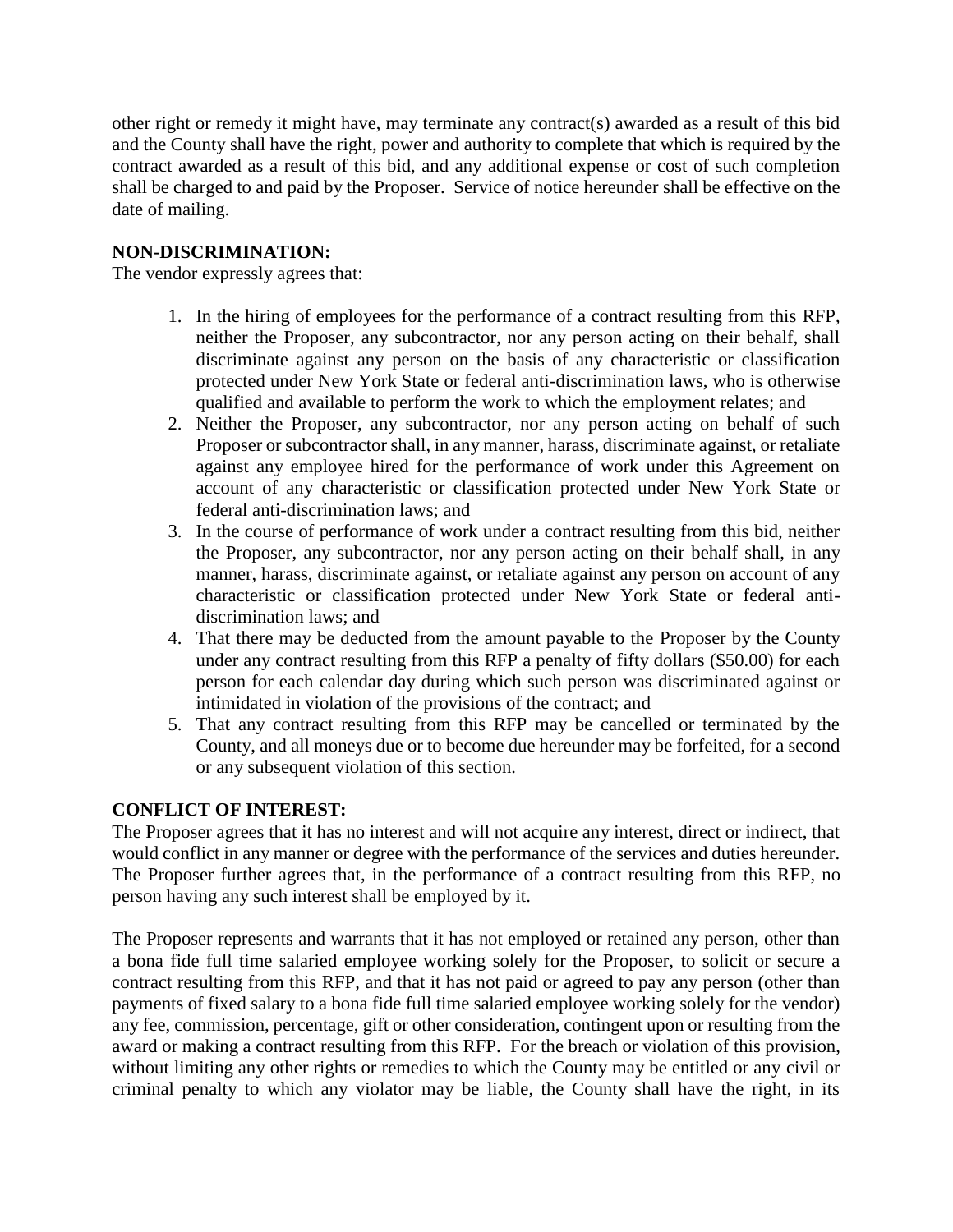discretion, to terminate a contract resulting from this RFP without liability, and to deduct the contract price, or otherwise to recover, the full amount of such fee, commission percentage, gift or consideration.

# **EMPLOYEE VERIFICATION REQUIREMENTS:**

All proposers and all municipal entities included under any contract(s) resulting from an award of this RFP are required to comply with all current state, federal, and local laws, rules, and regulations as they pertain to the verification of the ability of each employee to legally work in this state and country. This includes all employees, subcontractors, and their employees engaged in work covered by said contract.

All proposers shall, upon request, supply the County with certified copies of U.S. Citizenship and Immigration Services Form I-9 for all employees, subcontractors, and their employees. These forms should be on file at the vendor's home office and are available online at http://www.uscis.gov/files/form/i-9.pdf. By submitting an RFP for consideration by the County, the Proposer acknowledges that it has complied with and will continue to comply with all regulations and statutes concerning the verification of employee status.

# **FREEDOM OF INFORMATION LAW:**

Proposers are advised that Allegany County is subject to New York State's Freedom of Information Law (FOIL). The County will make every reasonable legal effort to maintain the confidentiality of proposals and negotiations. Proposers are advised to clearly identify and mark any proprietary information in their proposals as "Proprietary Information."

# **INSURANCE AND STATUTORY COMPLIANCE:**

In acceptance of this agreement, the Proposer covenants and certifies that it will comply, in all respects, with all federal, state, and county laws regarding work for municipal corporations including, but not limited to, Workers' Compensation and employer's liability insurance, hours of employment, wages and human rights, and the applicable provisions of General Municipal Law §§103(a) and 103(b), and State Finance Law §§139-a and 139-b.

Pursuant to General Municipal Law §108, the parties hereto agree that this contract **shall be void**  and of no effect unless the Proposer shall secure Workers' Compensation for the benefit of, and keep insured during the life of the contract, such employees, in compliance and as may be necessary with the provisions of the Workers' Compensation Law.

# **TAXES:**

The County is exempt from the payment of sales and compensating use taxes, manufacturer's excise taxes, and all other taxes imposed by the State of New York and the federal government. Taxes shall not be included in any contract or proposed price. A tax-exempt certificate will be executed upon the Proposer's request.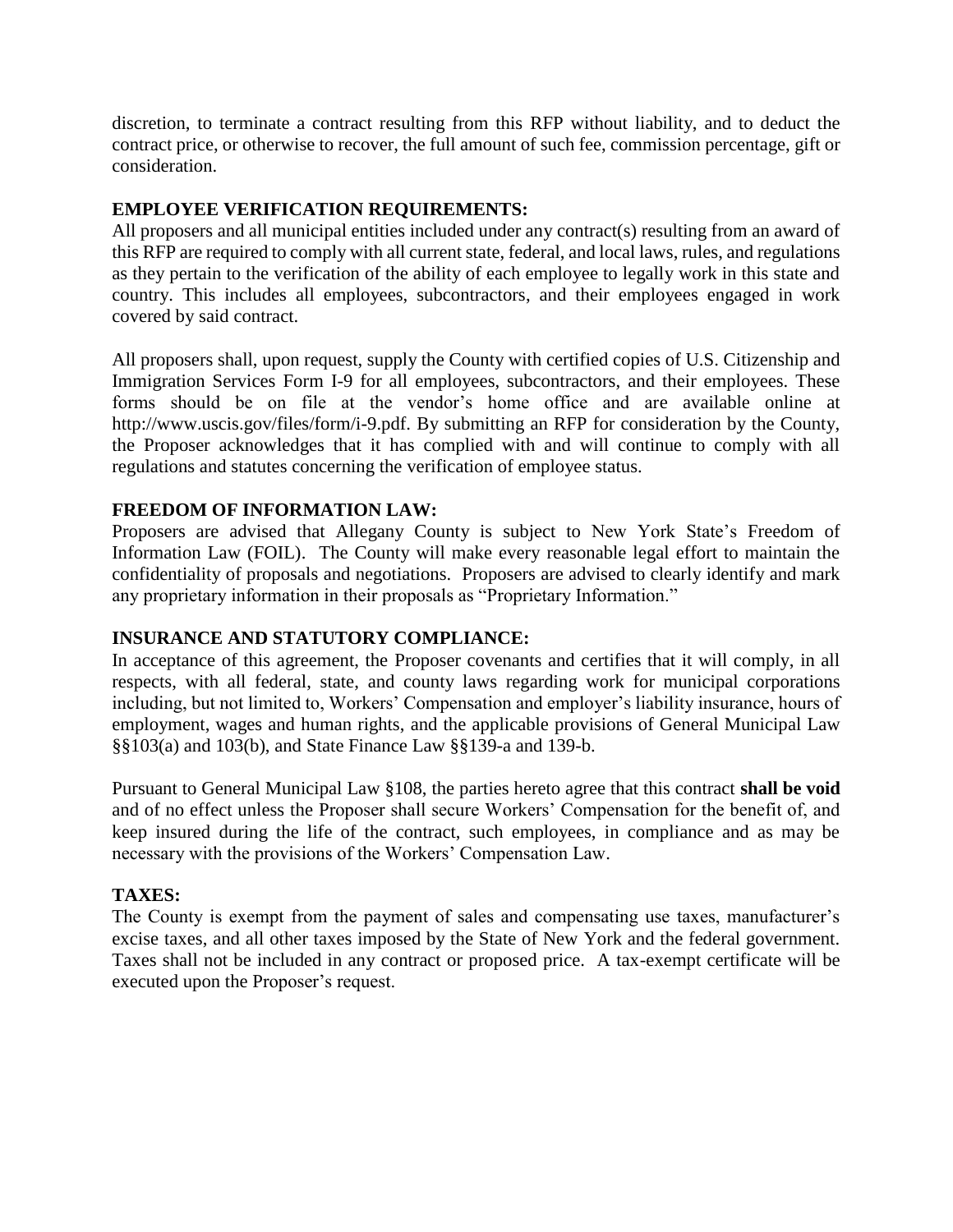### **NON-COLLUSIVE CERTIFICATE**

By submission of this proposal, each contractor and each person signing on behalf of any contractor certifies, and in the case of a joint proposal, each party thereto certifies as to its own organization, under penalty of perjury, that to the best of knowledge and belief:

The prices in this proposal have been arrived at independently without collusion, consultation, communication, or agreement, for the purpose of restricting competition, as to any matter relating to such prices with any other contractor or with any competitor;

Unless otherwise required by law, the prices which have been proposed in this proposal have not been knowingly disclosed by the contractor and will not knowingly be disclosed by the contractor prior to opening, directly or in-directly, to any other contractor or to any competitor; and

No attempt has been made or will be made by the contractor to induce any other person, partnership or corporation to submit or not to submit a proposal for the purpose of restricting competition.

| ADDRESS: New York Contract to the Second Second Second Second Second Second Second Second Second Second Second Second Second Second Second Second Second Second Second Second Second Second Second Second Second Second Second |  |
|--------------------------------------------------------------------------------------------------------------------------------------------------------------------------------------------------------------------------------|--|
|                                                                                                                                                                                                                                |  |
|                                                                                                                                                                                                                                |  |
| TELEPHONE NUMBER: University of the set of the set of the set of the set of the set of the set of the set of the set of the set of the set of the set of the set of the set of the set of the set of the set of the set of the |  |
| PROPOSAL TITLE: University of the contract of the contract of the contract of the contract of the contract of the contract of the contract of the contract of the contract of the contract of the contract of the contract of  |  |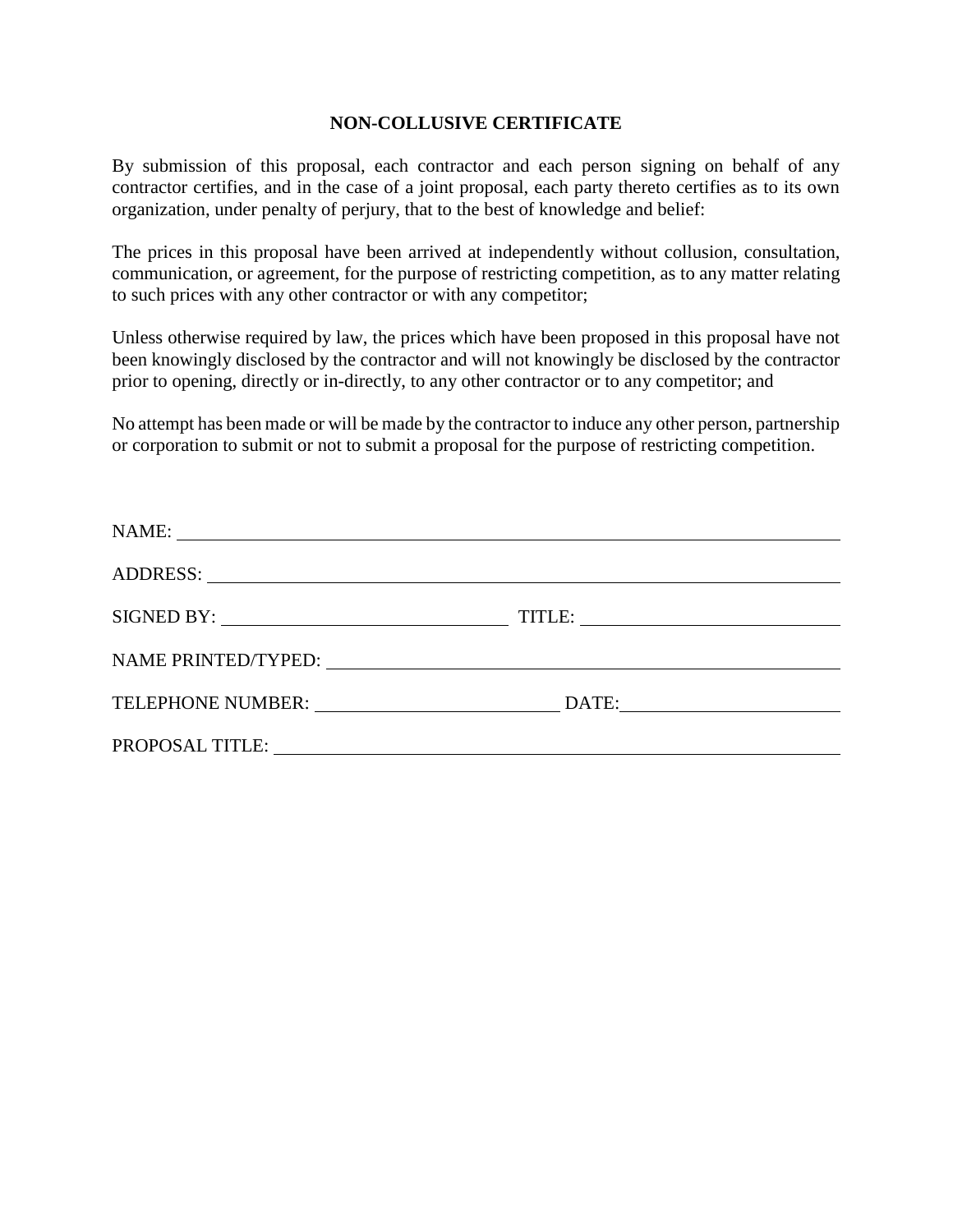# **CERTIFICATION OF COMPLIANCE WITH THE IRAN DIVESTMENT ACT**

As a result of the Iran Divestment Act of 2012 (the "Act"), Chapter 1 of the 2012 Laws of New York, a new provision has been added to State Finance Law (SFL) § 165-a and New York General Municipal Law § 103-g, both effective April 12, 2012. Under the Act, the Commissioner of the Office of General Services (OGS) will be developing a list of "persons" who are engaged in "investment activities in Iran" (both are defined terms in the law) (the "Prohibited Entities List"). Pursuant to SFL § 165-a(3)(b), the initial list is expected to be issued no later than 120 days after the Act's effective date at which time it will be posted on the OGS website.

By submitting a proposal in response to this solicitation or by assuming the responsibility of a Contract awarded hereunder, each Proposer, any person signing on behalf of any Proposer, and any assignee or subcontractor and, in the case of a joint RFP, each party thereto, certifies, under penalty of perjury, that to the best of its knowledge and belief, that each Proposer and any subcontractor or assignee is not identified on the Prohibited Entities List created pursuant to SFL  $§ 165-a(3)(b).$ 

Additionally, the Proposer is advised that any Proposer seeking to renew or extend a Contract or assume the responsibility of a Contract awarded in response to this solicitation must certify at the time the Contract is renewed, extended or assigned that it is not included on the Prohibited Entities List.

During the term of the Contract, should the County receive information that a Proposer is in violation of the above-referenced certification, the County will offer the person or entity an opportunity to respond. If the person or entity fails to demonstrate that he/she/it has ceased engagement in the investment which is in violation of the Act within 90 days after the determination of such violation, then the County shall take such action as may be appropriate including, but not limited to, imposing sanctions, seeking compliance, recovering damages or declaring the Proposer in default. The County reserves the right to reject any RFP for a Proposer that appears on the Prohibited Entities List prior to the award of a contract and to pursue a responsibility review with respect to any Proposer that is awarded a contract and subsequently appears on the Prohibited Entities List.

I, \_\_\_\_\_\_\_\_\_\_\_\_\_\_\_\_\_\_\_\_\_\_\_\_\_\_\_\_\_\_\_\_\_\_\_\_\_\_\_\_\_\_\_, being duly sworn, deposes and says that

he/she is the  $\frac{1}{\sqrt{2}}$  is the  $\frac{1}{\sqrt{2}}$  of the  $\frac{1}{\sqrt{2}}$  of the  $\frac{1}{\sqrt{2}}$ he/she is the <u>corporation</u> and that neither the Bidder/County nor any proposed subcontractor is identified on the Prohibited Entities List.

**SIGNED** 

SWORN to before me this day of \_\_\_\_\_\_\_\_\_\_\_\_\_\_\_ 20\_\_\_

\_\_\_\_\_\_\_\_\_\_\_\_\_\_\_\_\_\_\_\_\_\_\_\_\_\_\_\_\_\_\_\_\_\_\_\_\_

\_\_\_\_\_\_\_\_\_\_\_\_\_\_\_\_\_\_\_\_\_\_\_\_\_\_\_\_\_\_\_\_\_\_\_\_\_\_\_\_\_\_\_\_\_\_\_\_\_\_

Notary Public